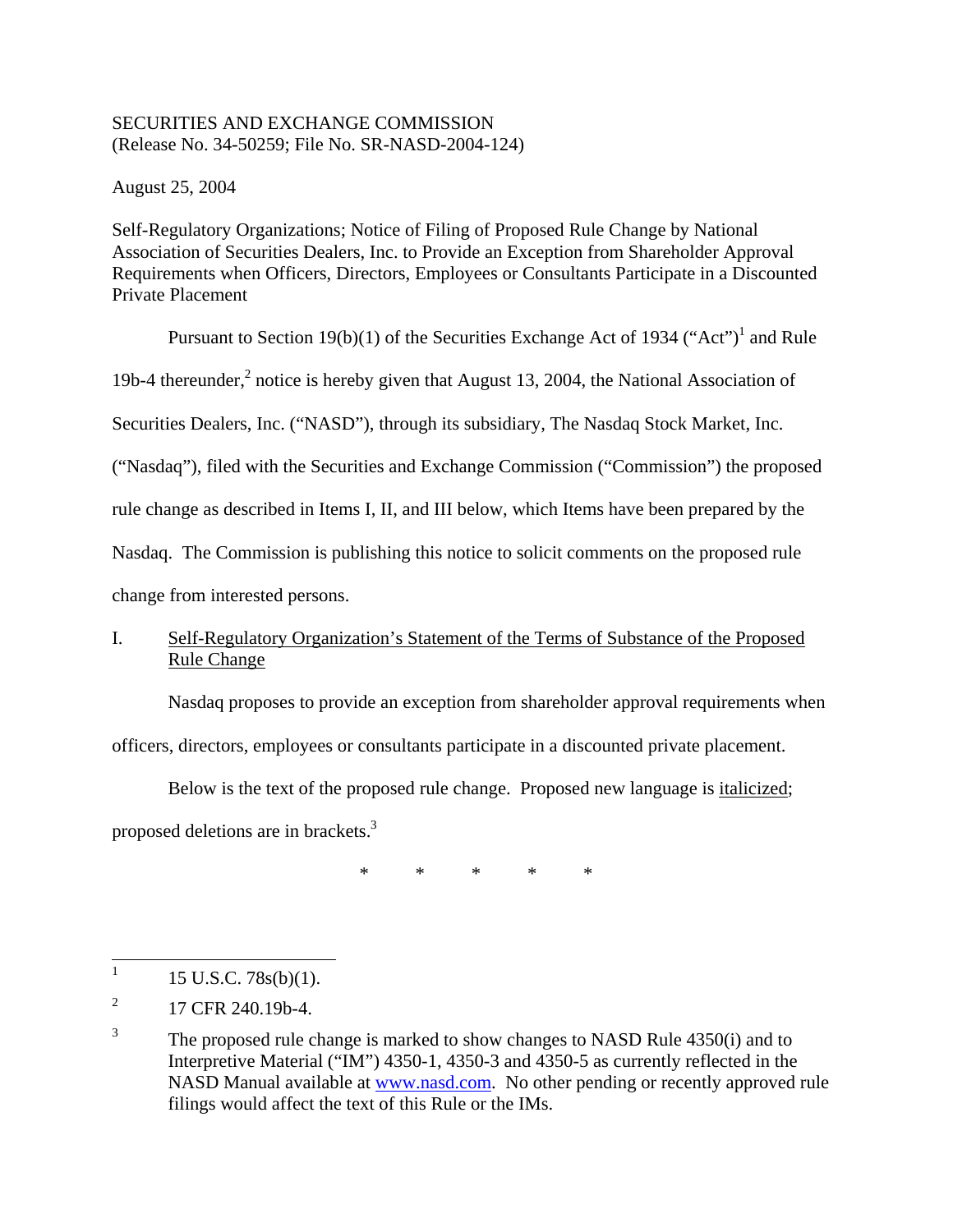### **4350. Qualitative Listing Requirements for Nasdaq National Market and Nasdaq SmallCap Market Issuers Except for Limited Partnerships**

 $(a) - (h)$  No Change.

(i) Shareholder Approval

(1) Each issuer shall require shareholder approval prior to the issuance of designated securities under subparagraph  $(A)$ ,  $(B)$ ,  $(C)$ , or  $(D)$  below:

(A) when a stock option or purchase plan is to be established or materially amended or other equity compensation arrangement made or materially amended, pursuant to which options or stock may be acquired by officers, directors, employees, or consultants, except for:

(i) warrants or rights issued generally to all security holders of the company or stock purchase plans available on equal terms to all security holders of the company (such as a typical dividend reinvestment plan); or

(ii) tax qualified, non-discriminatory employee benefit plans (e.g., plans that meet the requirements of Section 401(a) or 423 of the Internal Revenue Code) or parallel nonqualified plans, provided such plans are approved by the issuer's independent compensation committee or a majority of the issuer's independent directors; or plans that merely provide a convenient way to purchase shares on the open market or from the issuer at fair market value; or

(iii) plans or arrangements relating to an acquisition or merger as permitted under IM-4350-5; or

(iv) issuances to a person not previously an employee or director of the company, or following a bonafide period of non-employment, as an inducement material to the individual's entering into employment with the company, provided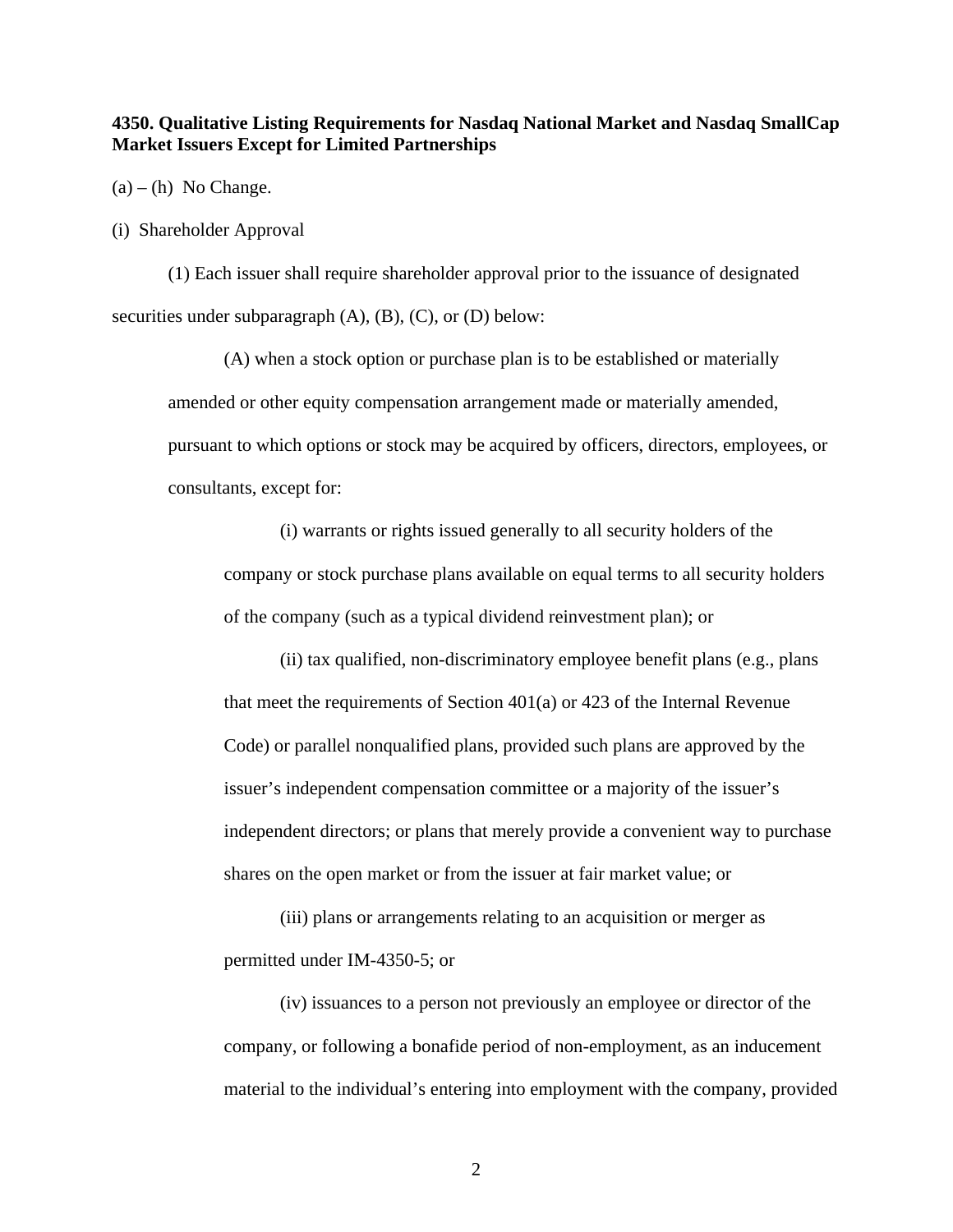such issuances are approved by either the issuer's independent compensation committee or a majority of the issuer's independent directors. Promptly following an issuance of any employment inducement grant in reliance on this exception, a company must disclose in a press release the material terms of the grant, including the recipient(s) of the grant and the number of shares involved; or

(v) sales by the issuer to officers, directors, employees or consultants as part of, or in connection with, sales to third parties that do not involve any public offering, where:

a. the sales are at prices less than the greater of book or market value of the company's stock ("discounted sales");

b. the sales to officers, directors, employees or consultants are at the same price and on the same terms as the sales made to the third parties in the transaction;

c. the total number of shares sold or to be sold to all such officers, directors, employees or consultants, either individually or in the aggregate, is less than five percent of the total number of shares issued or to be issued in the transaction; and

d. the total number of shares issued or to be issued to all officers, directors, employees, or consultants in the transaction, aggregated with all other discounted sales to officers, directors, employees, or consultants during the preceding 12-month period, does not exceed one percent of the total number of shares outstanding at the beginning of the 12-month period.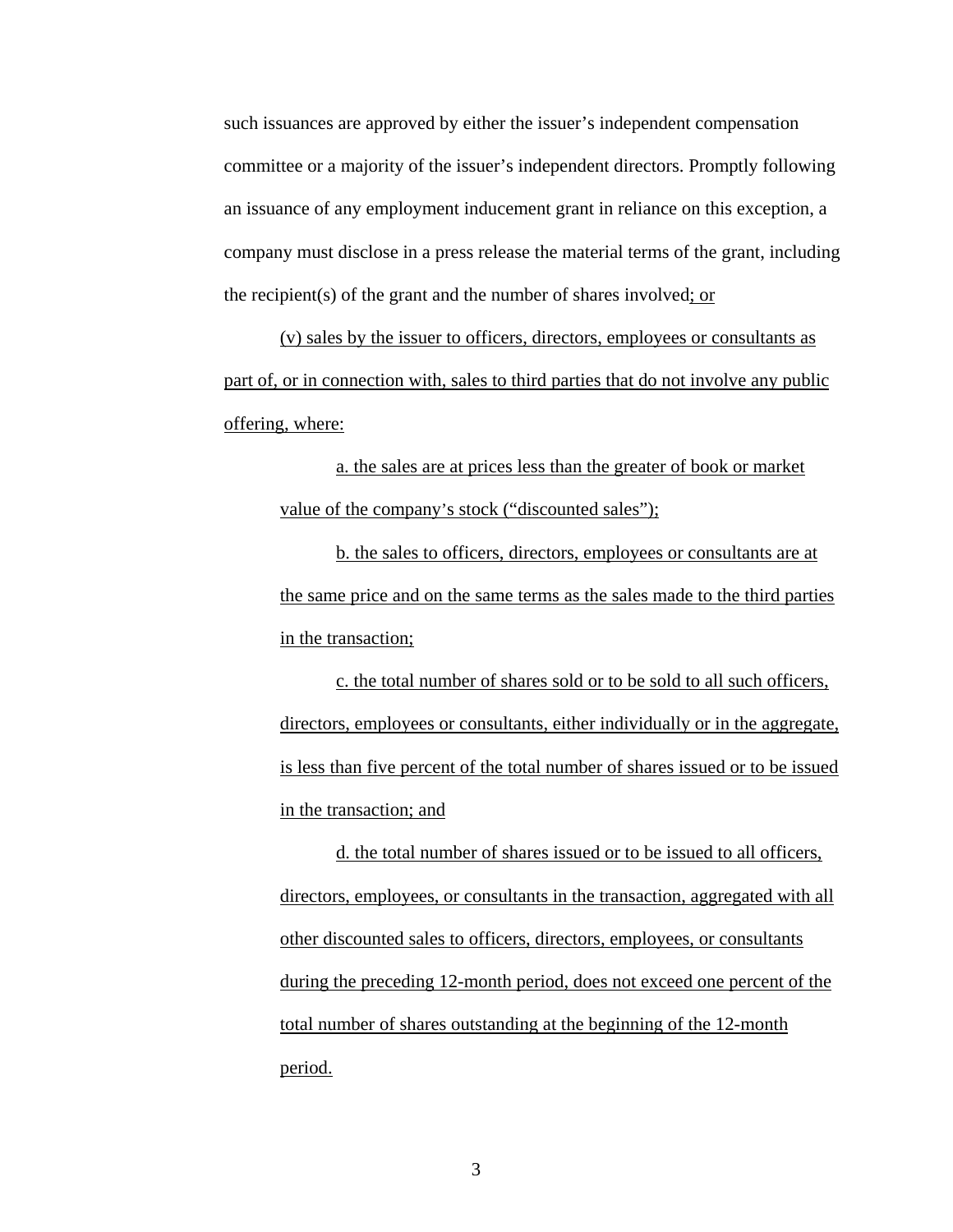(B) when the issuance or potential issuance will result in a change of control of the issuer;

(C) in connection with the acquisition of the stock or assets of another company if:

(i) any director, officer or substantial shareholder of the issuer has a 5% or greater interest (or such persons collectively have a 10% or greater interest), directly or indirectly, in the company or assets to be acquired or in the consideration to be paid in the transaction or series of related transactions and the present or potential issuance of common stock, or securities convertible into or exercisable for common stock, could result in an increase in outstanding common shares or voting power of 5% or more; or

(ii) where, due to the present or potential issuance of common stock, or securities convertible into or exercisable for common stock, other than a public offering for cash:

a. the common stock has or will have upon issuance voting power equal to or in excess of 20% of the voting power outstanding before the issuance of stock or securities convertible into or exercisable for common stock; or

b. the number of shares of common stock to be issued is or will be equal to or in excess of 20% of the number of shares or common stock outstanding before the issuance of the stock or securities; or

(D) in connection with a transaction other than a public offering involving[:]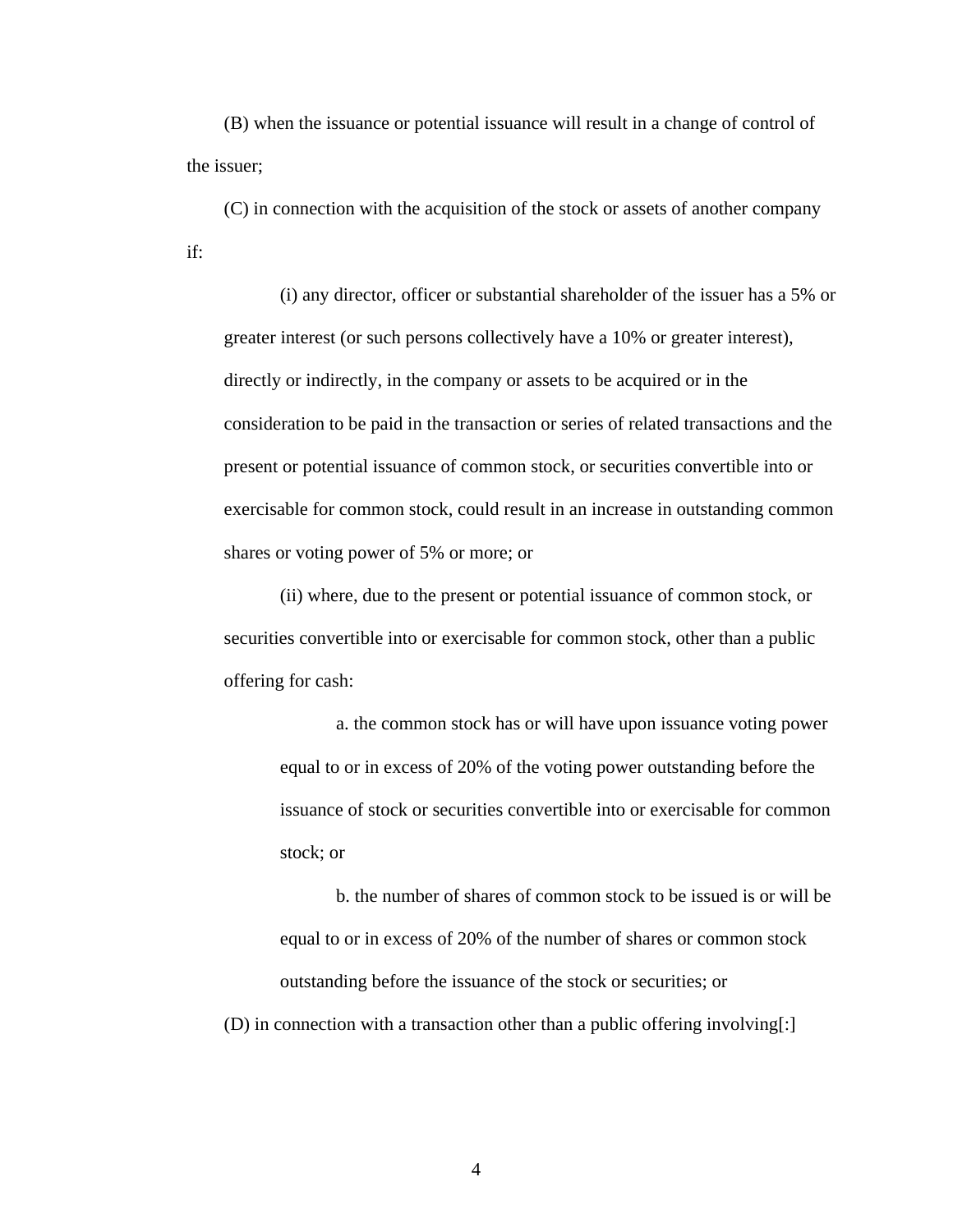[(i)] the sale, issuance or potential issuance by the issuer of common stock (or securities convertible into or exercisable for common stock) at a price less than the greater of book or market value which alone, or together with sales by officers, directors, employees, consultants, or substantial shareholders of the company, equals 20% or more of the common stock or 20% or more of the voting power outstanding before the issuance. For sales of discounted stock made to officers, directors, employees, or consultants of the company, see Rule  $4350(i)(1)(A)(v)$ . [; or

(ii) the sale, issuance or potential issuance by the company of common stock (or securities convertible into or exercisable common stock) equal to 20% or more of the common stock or 20% or more of the voting power outstanding before the issuance for less than the greater of book or market value of the stock.]

 $(2) - (6)$  No change.

Cross Reference - IM-4350-1, Future Priced Securities

Cross Reference - IM-4350-2, Interpretative Material Regarding the use of Share Caps to Comply with Rule 4350(i)

Cross Reference - IM-4350-3, Definition of Public Offering

Cross Reference – IM-4350-5, Shareholder Approval for Stock Option Plans or Other Equity Compensation Arrangements

Cross Reference – IM-4350-7, Code of Conduct

Cross Reference - Rule 4350(h), Conflicts of Interest

 $(i)$  – (n) No change.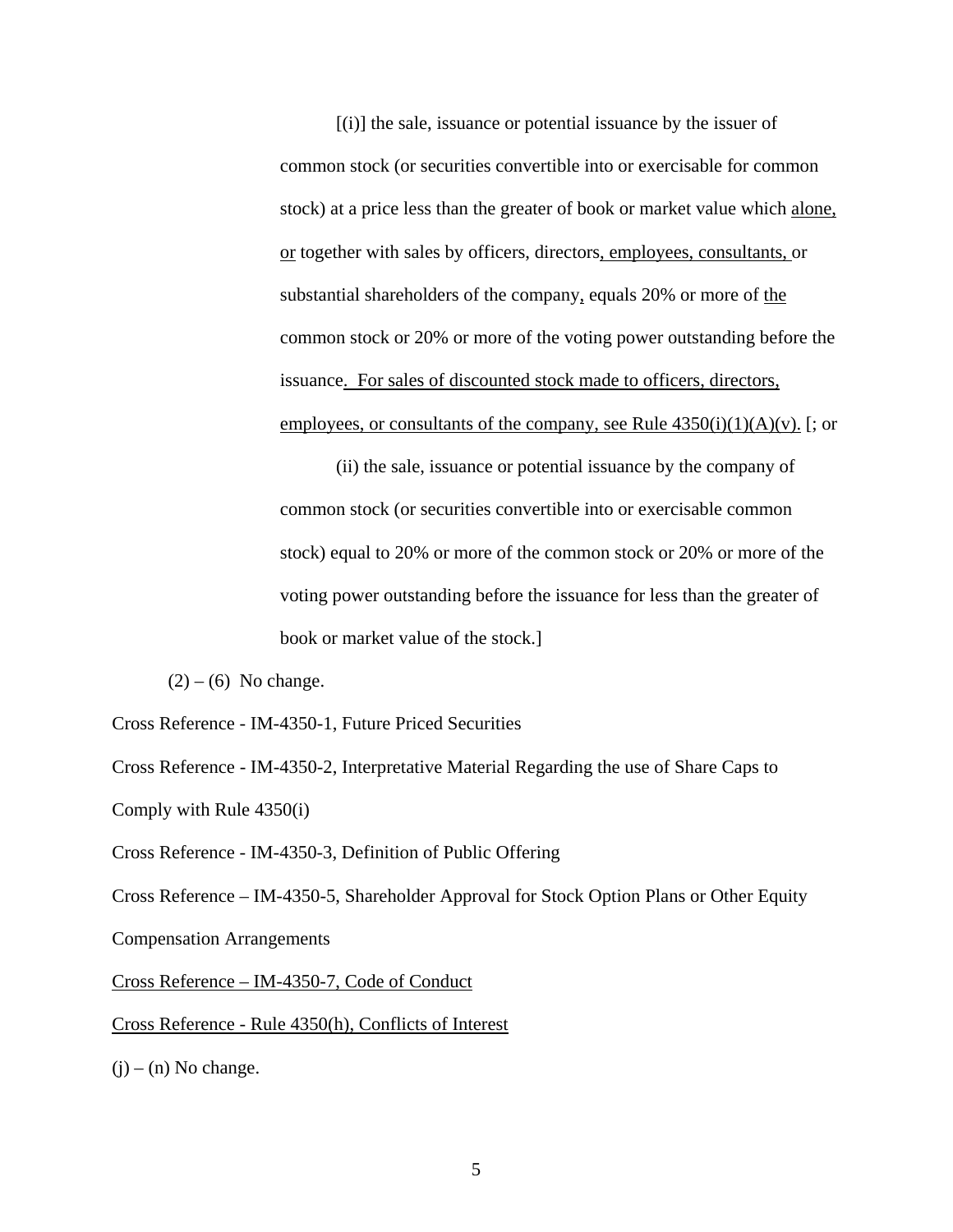\* \* \* \* \*

#### **IM-4350-1. Interpretive Material Regarding Future Priced Securities**

Summary No change.

How the Rules Apply

Shareholder Approval

NASD Rule 4350(i)(1)(D) provides, in part:

Each issuer shall require shareholder approval [. . .] prior to the issuance of designated securities . . . in connection with a transaction other than a public offering involving [. . .] the sale, issuance or potential issuance by the issuer of common stock (or securities convertible into or exercisable for common stock) at a price less than the greater of book or market value which alone, or together with sales by officers, directors, employees, consultants, or substantial shareholders of the company, equals 20% or more of the common stock or 20% or more of the voting power outstanding before the issuance.<sup>1</sup> For sales of discounted stock made to officers, directors, employees, or consultants of the company, see Rule  $4350(i)(1)(A)(v)$ .

\* \* \* \* \*

Voting Rights No change.

The Bid Price Requirement No change.

Listing of Additional Shares No change.

Public Interest Concerns No change.

Reverse Merger No change.

Footnotes to IM-4350-1. No change.

\* \* \* \* \*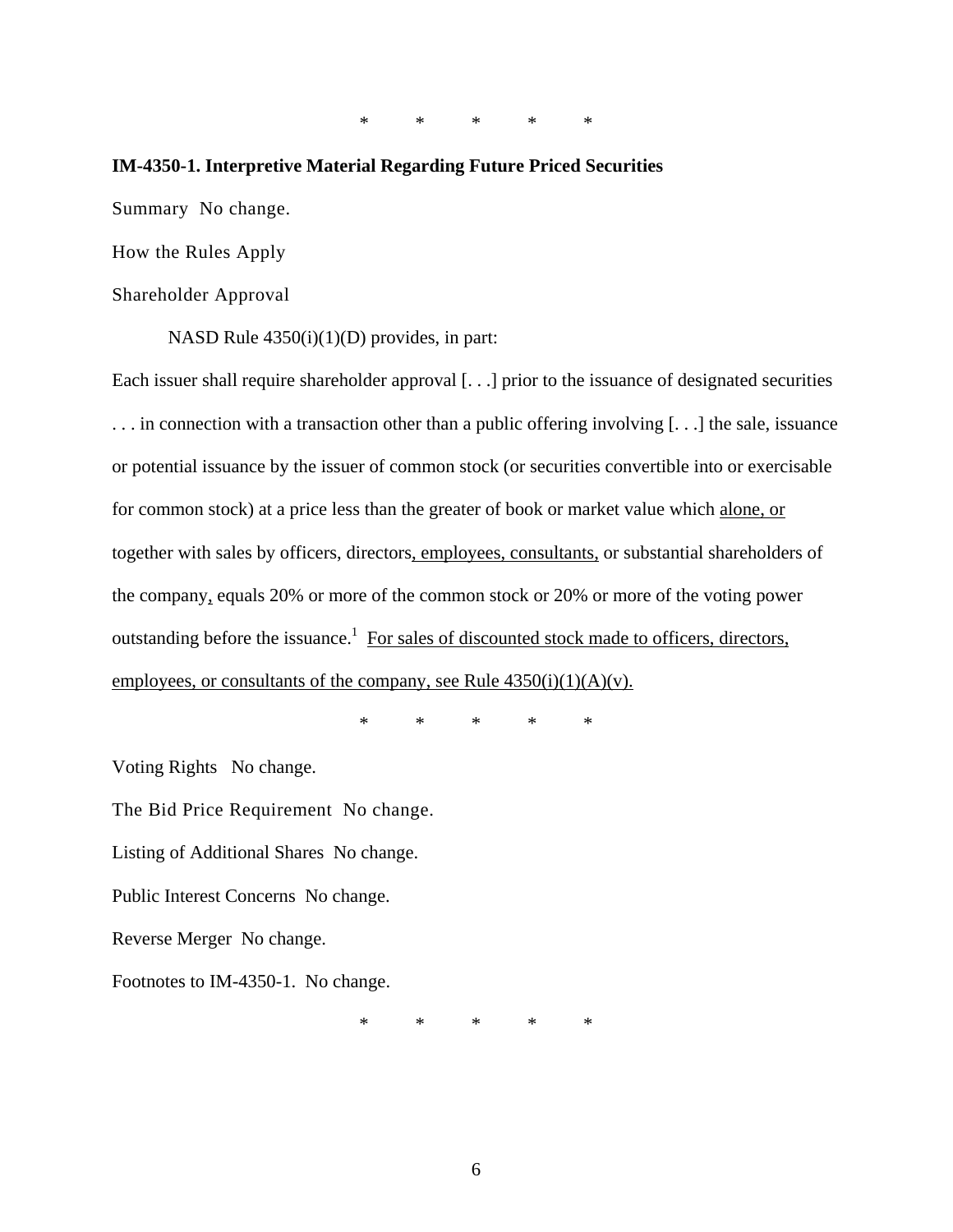#### **IM-4350-3. Definition of a Public Offering**

[Rule 4350(i)(1)(D) provides that shareholder approval is required for the issuance of common stock (or securities convertible into or exercisable for common stock) equal to 20 percent or more of the common stock or 20 percent or more of the voting power outstanding before the issuance for less than the greater of book or market value of the stock. Under this rule, however, shareholder approval is not required for a "public offering."]

Rule 4350(i) contains several references to a "public offering." Issuers are encouraged to consult with Nasdaq staff in order to determine if a particular offering is a "public offering" for purposes of the shareholder approval rules. Generally, a firm commitment underwritten securities offering registered with the Securities and Exchange Commission will be considered a public offering for these purposes. Likewise, any other securities offering which is registered with the Securities and Exchange Commission and which is publicly disclosed and distributed in the same general manner and extent as a firm commitment underwritten securities offering will be considered a public offering for purposes of the shareholder approval rules. However, Nasdaq staff will not treat an offering as a "public offering" for purposes of the shareholder approval rules merely because they are registered with the Commission prior to the closing of the transaction.

When determining whether an offering is a "public offering" for purposes of these rules, Nasdaq staff will consider all relevant factors, including but not limited to:

(i) the type of offering (including whether the offering is conducted by an underwriter on a firm commitment basis, or an underwriter or placement agent on a bestefforts basis, or whether the offering is self-directed by the issuer);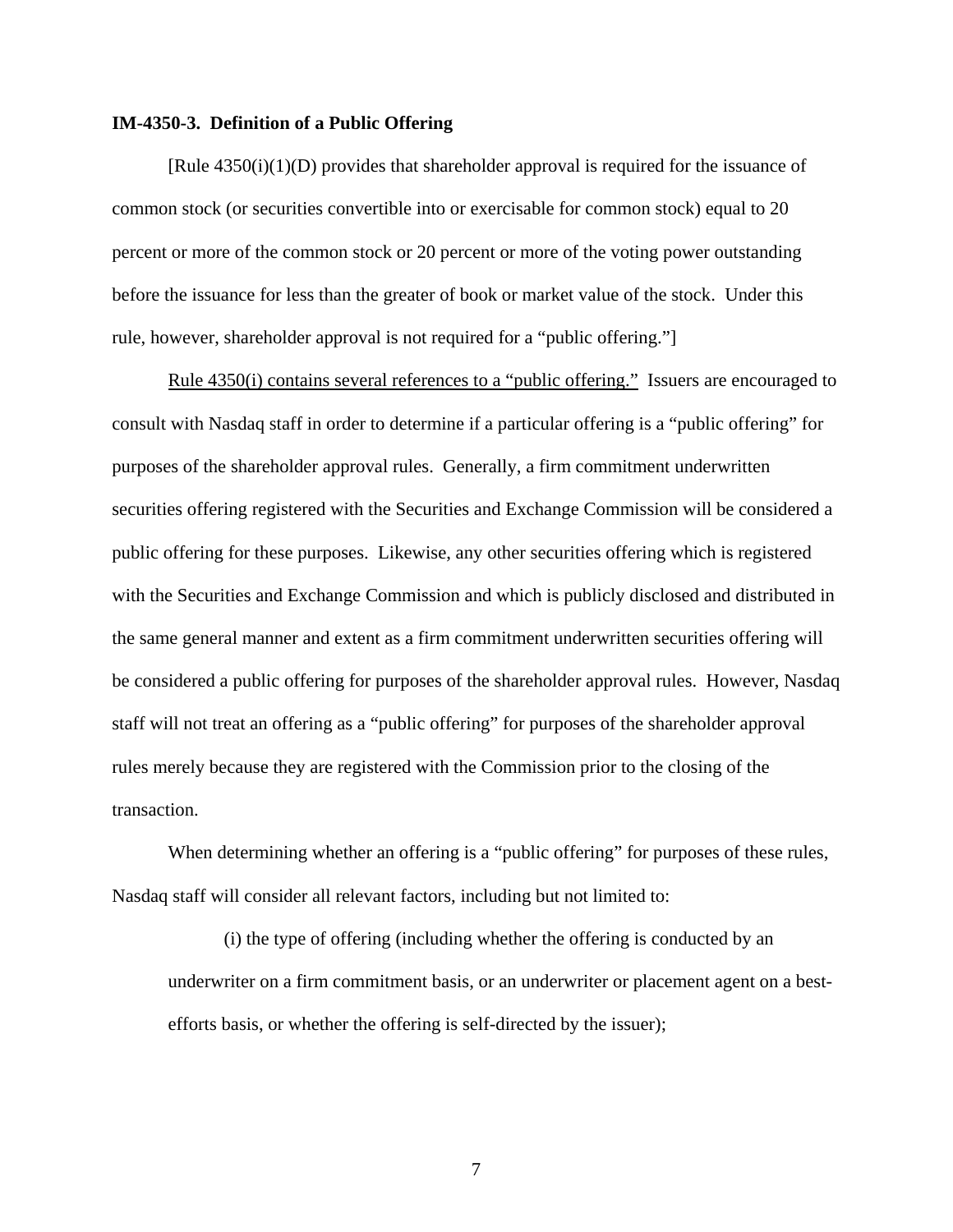(ii) the manner in which the offering is marketed (including the number of investors offered securities, how those investors were chosen, and the breadth of the marketing effort);

(iii) the extent of the offering's distribution (including the number and identity of the investors who participate in the offering and whether any prior relationship existed between the issuer and those investors);

(iv) the offering price (including the extent of any discount to the market price of the securities offered); and

(v) the extent to which the issuer controls the offering and its distribution.

\* \* \* \* \*

## **IM-4350-5. Shareholder Approval for Stock Option Plans or Other Equity Compensation Arrangements**

Employee ownership of company stock can be an effective tool to align employee interests with those of other shareholders. Stock option plans or other equity compensation arrangements can also assist in the recruitment and retention of employees, which is especially critical to young, growing companies, or companies with insufficient cash resources to attract and retain highly qualified employees. However, these plans can potentially dilute shareholder interests. As such, Rule  $4350(i)(1)(A)$  ensures that shareholders have a voice in these situations, given this potential for dilution.

Rule  $4350(i)(1)(A)$  requires shareholder approval when a plan or other equity compensation arrangement is established or materially amended. For these purposes, a material amendment would include, but not be limited to, the following:

(1) any material increase in the number of shares to be issued under the plan (other than to reflect a reorganization, stock split, merger, spinoff or similar transaction);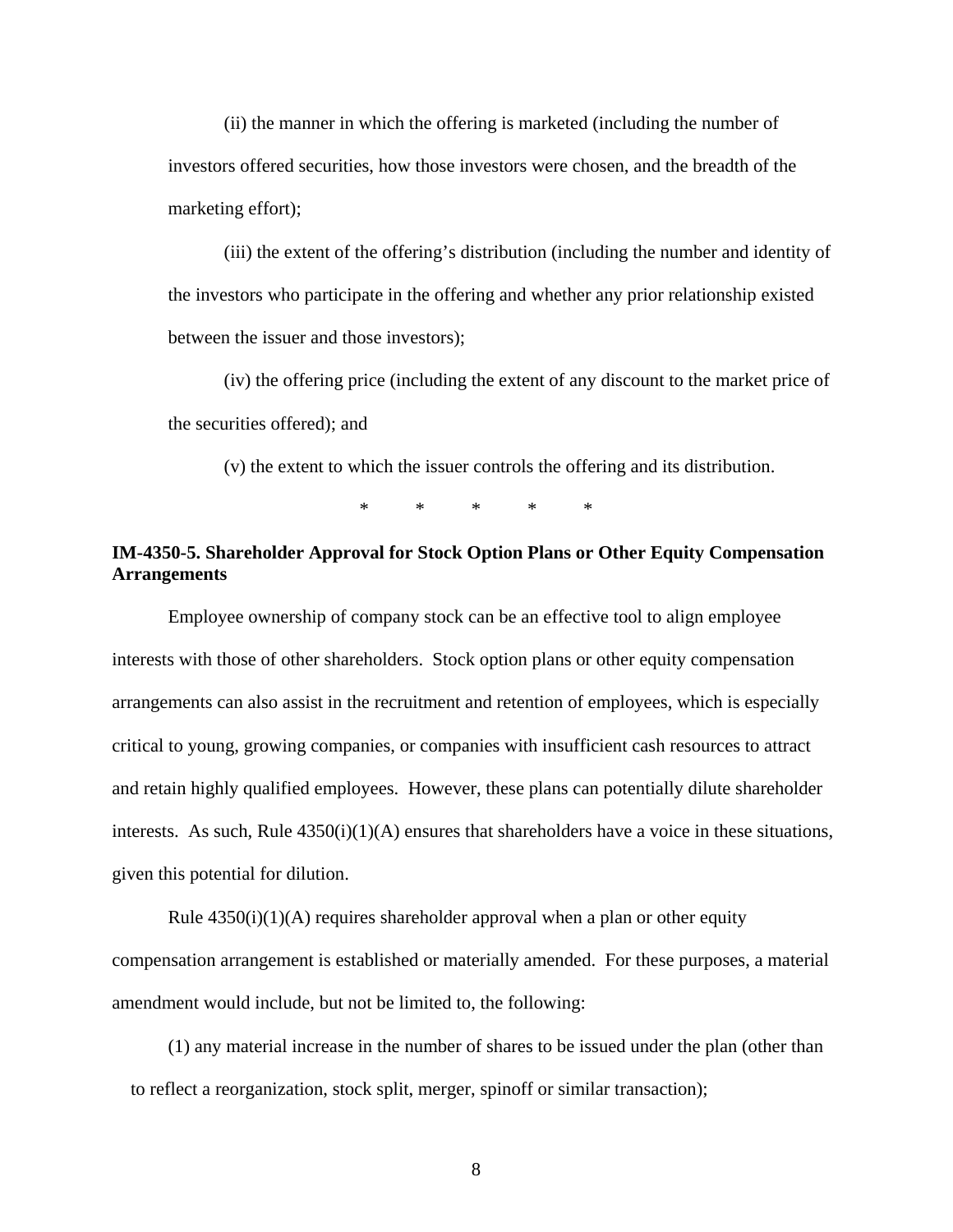(2) any material increase in benefits to participants, including any material change to: (i) permit a repricing (or decrease in exercise price) of outstanding options, (ii) reduce the price at which shares or options to purchase shares may be offered, or (iii) extend the duration of a plan;

(3) any material expansion of the class of participants eligible to participate in the plan; and

(4) any expansion in the types of options or awards provided under the plan.

While general authority to amend a plan would not obviate the need for shareholder approval, if a plan permits a specific action without further shareholder approval, then no such approval would generally be required. However, if a plan contains a formula for automatic increases in the shares available (sometimes called an "evergreen formula"), or for automatic grants pursuant to a dollar-based formula (such as annual grants based on a certain dollar value, or matching contributions based upon the amount of compensation the participant elects to defer), such plans cannot have a term in excess of ten years unless shareholder approval is obtained every ten years. However, plans that do not contain a formula and do not impose a limit on the number of shares available for grant would require shareholder approval of each grant under the plan. A requirement that grants be made out of treasury shares or repurchased shares will not alleviate these additional shareholder approval requirements.

As a general matter, when preparing plans and presenting them for shareholder approval, issuers should strive to make plan terms easy to understand. In that regard, it is recommended that plans meant to permit repricing use explicit terminology to make this clear.

Rule  $4350(i)(1)(A)$  provides an exception to the requirement for shareholder approval for warrants or rights offered generally to all shareholders. In addition, an exception is provided for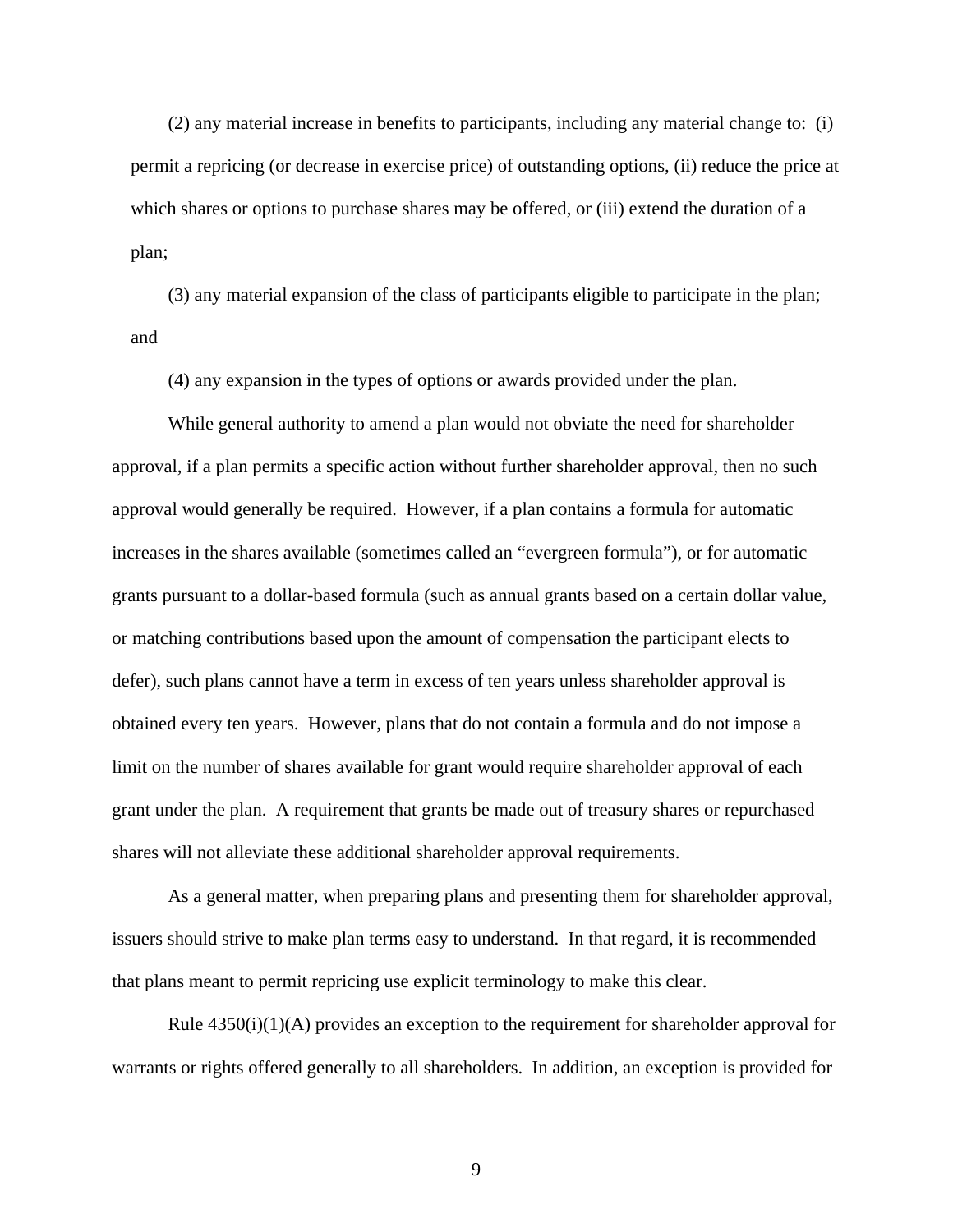tax qualified, non-discriminatory employee benefit plans as well as parallel nonqualified plans as these plans are regulated under the Internal Revenue Code and Treasury Department regulations. An equity compensation plan that provides non-U.S. employees with substantially the same benefits as a comparable tax qualified, non-discriminatory employee benefit plan or parallel nonqualified plan that the issuer provides to its U.S. employees, but for features necessary to comply with applicable foreign tax law, are also exempt from shareholder approval under this section.

Further, there is an exception for inducement grants to new employees because in these cases a company has an arm's length relationship with the new employees. Inducement grants for these purposes include grants of options or stock to new employees in connection with a merger or acquisition. The rule requires that such issuances must be approved by the issuer's independent compensation committee or a majority of the issuer's independent directors. The rule further requires that promptly following an issuance of any employment inducement grant in reliance on this exception, a company must disclose in a press release the material terms of the grant, including the recipient(s) of the grant and the number of shares involved.

In addition, plans or arrangements involving a merger or acquisition do not require shareholder approval in two situations. First, shareholder approval will not be required to convert, replace or adjust outstanding options or other equity compensation awards to reflect the transaction. Second, shares available under certain plans acquired in acquisitions and mergers may be used for certain post-transaction grants without further shareholder approval. This exception applies to situations where the party which is not a listed company following the transaction has shares available for grant under pre-existing plans that meet the requirements of this Rule  $4350(i)(1)(A)$ . These shares may be used for post-transaction grants of options and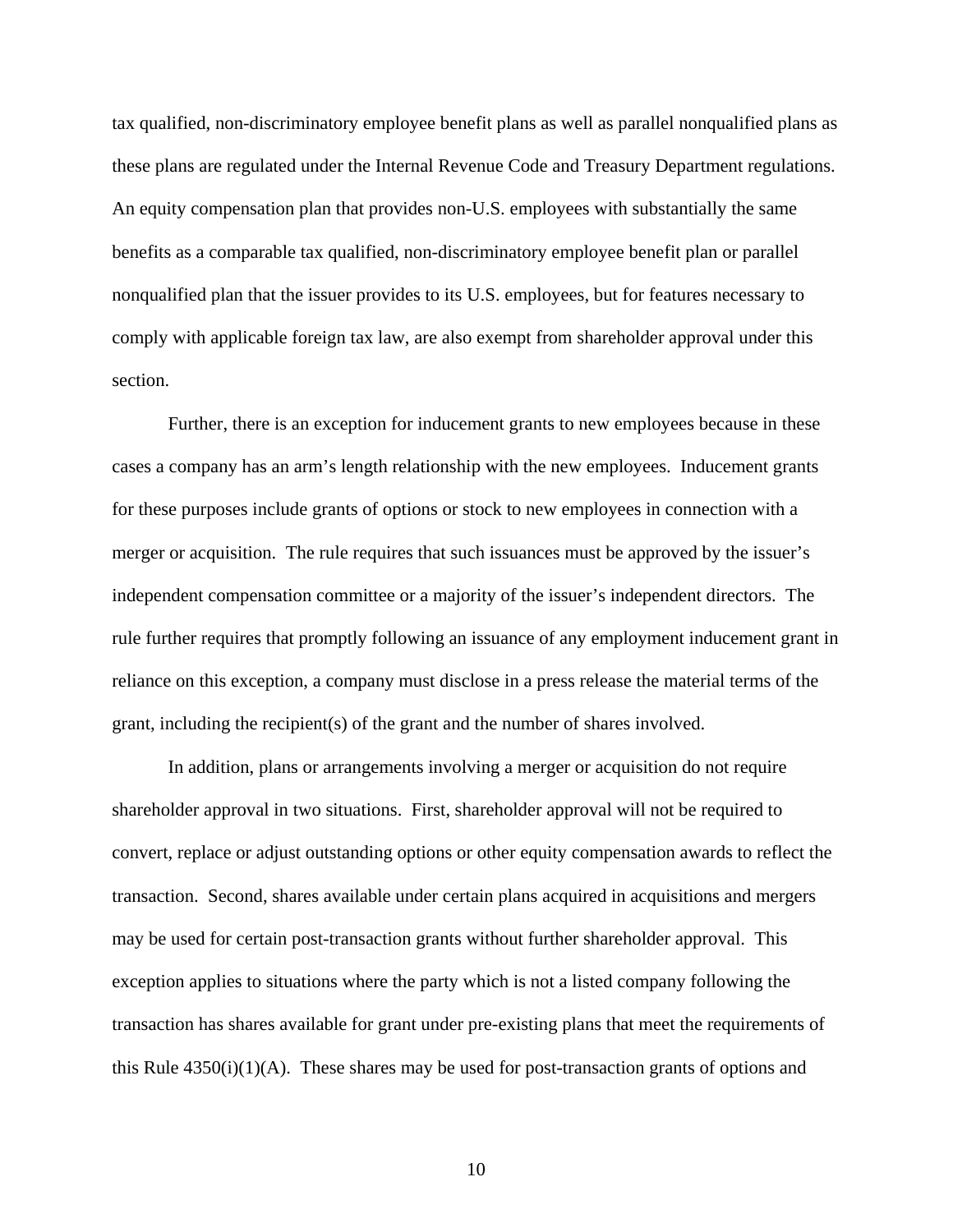other equity awards by the listed company (after appropriate adjustment of the number of shares to reflect the transaction), either under the pre-existing plan or arrangement or another plan or arrangement, without further shareholder approval, provided: (1) the time during which those shares are available for grants is not extended beyond the period when they would have been available under the pre-existing plan, absent the transaction, and (2) such options and other awards are not granted to individuals who were employed by the granting company or its subsidiaries at the time the merger or acquisition was consummated. Nasdaq would view a plan or arrangement adopted in contemplation of the merger or acquisition transaction as not preexisting for purposes of this exception. This exception is appropriate because it will not result in any increase in the aggregate potential dilution of the combined enterprise. In this regard, any additional shares available for issuance under a plan or arrangement acquired in a connection with a merger or acquisition would be counted by Nasdaq in determining whether the transaction involved the issuance of 20% or more of the company's outstanding common stock, thus triggering the shareholder approval requirements under Rule  $4350(i)(1)(C)$ .

Moreover, Rule  $4350(i)(1)(A)(v)$  provides a de minimis exception to the requirement for shareholder approval for sales by the company to officers, directors, employees, or consultants at a price less than the greater of book or market value of the stock, also known as discounted private placements. Discounted private placements made to officers, directors, employees, or consultants of the company are to be considered "compensation" for purposes of Rule  $4350(i)(1)(A)$  and would require shareholder approval. A de minimis exception to this requirement is provided solely in the limited circumstance where officers, directors, employees, or consultants are sold discounted stock as part of, or in connection with, sales to third parties, at the same price and on the same terms, and that do not involve any public offering. In addition,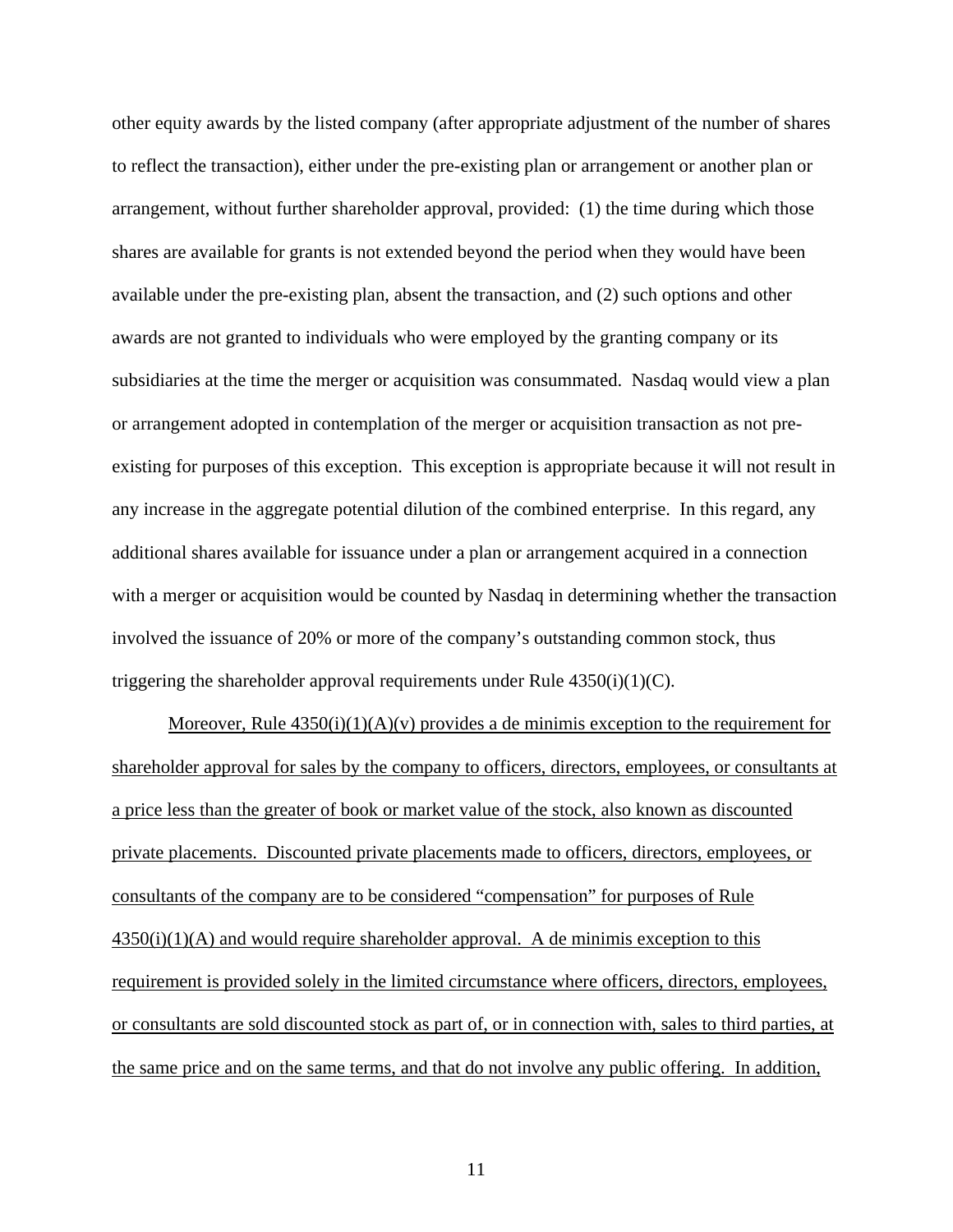this exception requires that the total number of shares sold to all such officers, directors, employees or consultants, either individually or in the aggregate, be less than five percent of the total shares to be issued in the transaction, and that the shares issued or to be issued in the transaction aggregated with all other discounted sales to officers, directors, employees, or consultants during the preceding 12-month period not exceed one percent of the total shares outstanding at the beginning of the 12-month period. Nasdaq intends that this exception be used solely in the situation where third parties that are considering investing in a company require a minimum level of participation in the company by officers, directors, employees, or consultants as a condition to their investment.

Inducement grants, tax qualified non-discriminatory benefit plans, and parallel nonqualified plans are subject to approval by either the issuer's independent compensation committee or a majority of the issuer's independent directors. It should also be noted that a company would not be permitted to use repurchased shares to fund option plans or grants without prior shareholder approval.

For purposes of Rule  $4350(i)(1)(A)$  and IM-4350-5, the term "parallel nonqualified plan" means a plan that is a "pension plan" within the meaning of the Employee Retirement Income Security Act ("ERISA"), 29 U.S.C. §1002 (1999), that is designed to work in parallel with a plan intended to be qualified under Internal Revenue Code Section 401(a), to provide benefits that exceed the limits set forth in Internal Revenue Code Section  $402(g)$  (the section that limits an employee's annual pre-tax contributions to a 401(k) plan), Internal Revenue Code Section  $401(a)(17)$  (the section that limits the amount of an employee's compensation that can be taken into account for plan purposes) and/or Internal Revenue Code Section 415 (the section that limits the contributions and benefits under qualified plans) and/or any successor or similar limitations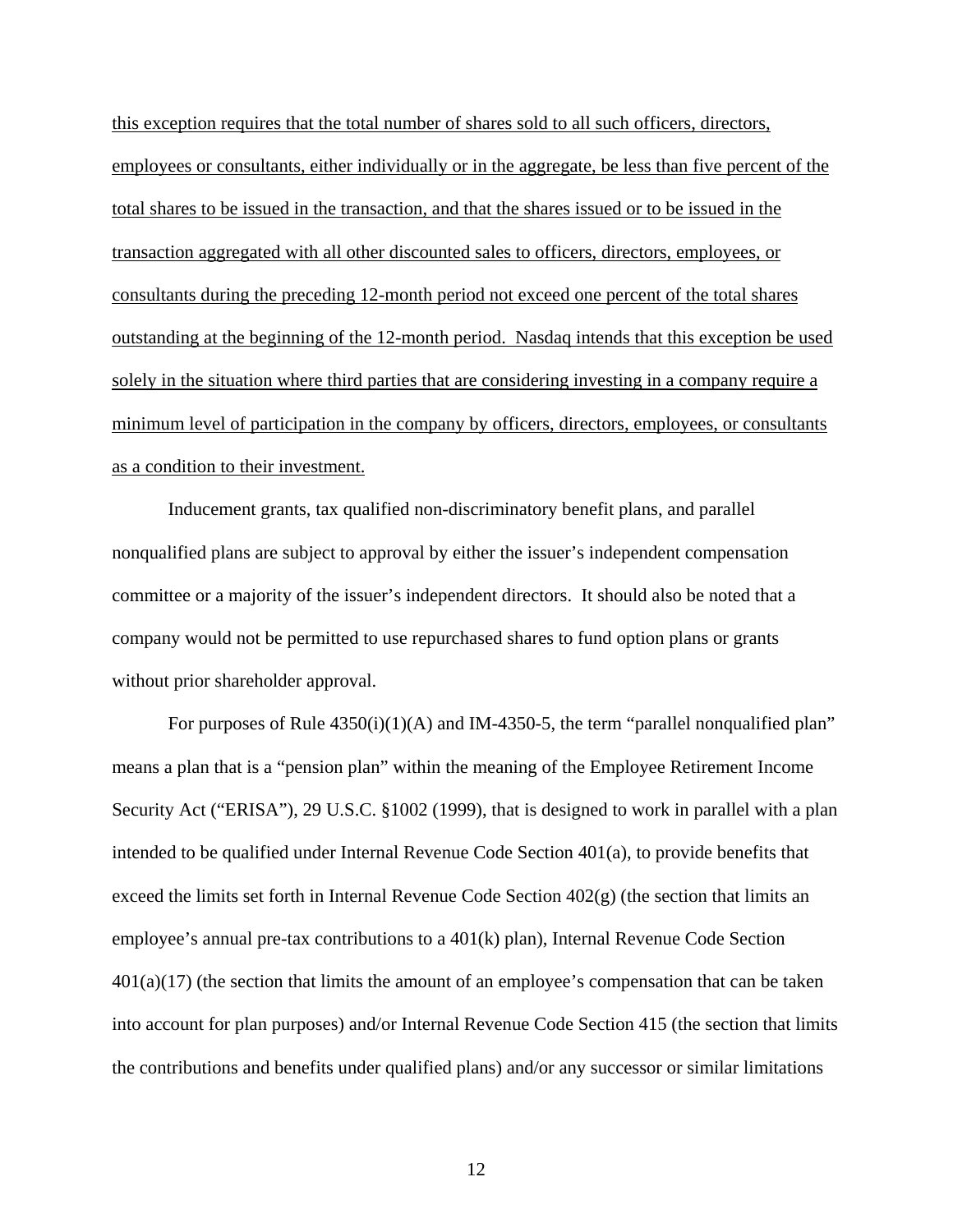that may thereafter be enacted. However, a plan will not be considered a parallel nonqualified plan unless: (i) it covers all or substantially all employees of an employer who are participants in the related qualified plan whose annual compensation is in excess of the limit of Code Section  $401(a)(17)$  (or any successor or similar limitation that may hereafter be enacted); (ii) its terms are substantially the same as the qualified plan that it parallels except for the elimination of the limitations described in the preceding sentence; and, (iii) no participant receives employer equity contributions under the plan in excess of 25% of the participant's cash compensation.

\* \* \* \* \*

# II. Self-Regulatory Organization's Statement of the Purpose of, and Statutory Basis for, the Proposed Rule Change

In its filing with the Commission, Nasdaq included statements concerning the purpose of and basis for the proposed rule change and discussed any comments it received on the proposed rule change. The text of these statements may be examined at the places specified in Item IV below. Nasdaq has prepared summaries, set forth in Sections A, B, and C below, of the most significant aspects of such statements.

# A. Self-Regulatory Organization's Statement of the Purpose of, and Statutory Basis for, the Proposed Rule Change

1. Purpose

Nasdaq is proposing amendments to NASD Rule  $4350(i)(1)(A)$  and IM 4350-5 relating to shareholder approval requirements for certain stock issuances to officers, directors, employees or consultants, when such issuances are not made as part of a public offering and are for less than the greater of book value or market value of the stock.<sup>4</sup> The proposed rule change provides a de

<span id="page-12-0"></span>4 Nasdaq is also proposing amendments to its IM-4350-1 and IM-4350-3 that are not substantive and are intended to conform the language of these two IMs to the proposed substantive amendments described herein.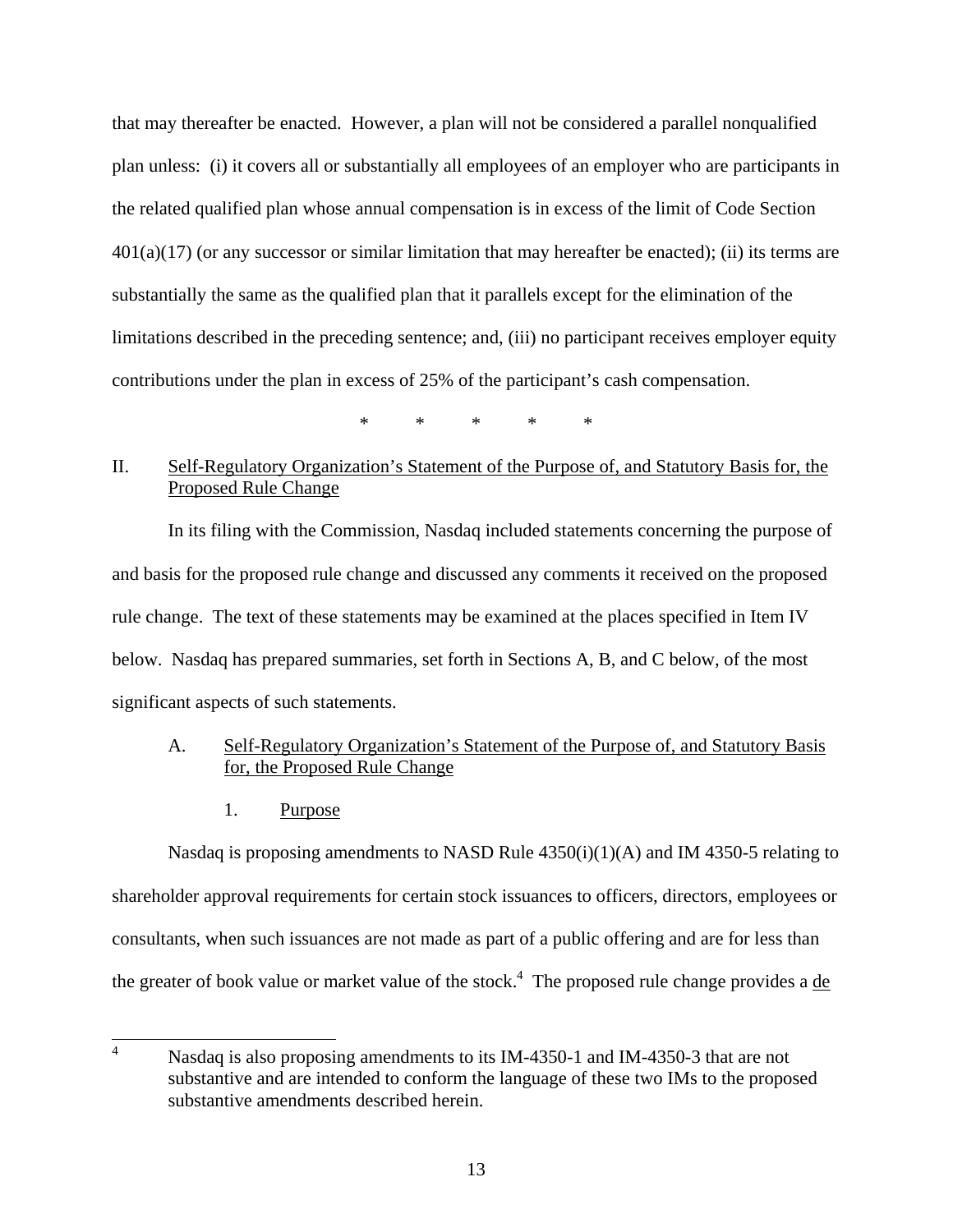minimis exception to the requirement for shareholder approval for sales by the company to officers, directors, employees, or consultants at a price less than the greater of book or market value of the stock, also known as discounted private placements. Discounted private placements made to officers, directors, employees, or consultants of the company are to be considered "compensation" for purposes of NASD Rule  $4350(i)(1)(A)$  and would require shareholder approval. A de minimis exception to this requirement is provided solely in the limited circumstance where officers, directors, employees, or consultants are sold discounted stock as part of, or in connection with, sales to third parties, at the same price and on the same terms, and that do not involve any public offering. In addition, this exception requires that the total number of shares sold to all such officers, directors, employees or consultants, either individually or in the aggregate, be less than five percent of the total shares to be issued in the transaction, and that the shares issued or to be issued in the transaction aggregated with all other discounted sales to officers, directors, employees, or consultants during the preceding 12-month period not exceed one percent of the total shares outstanding at the beginning of the 12-month period. Nasdaq intends that this exception be used solely in the situation where third parties that are considering investing in a company require a minimum level of participation in the company by officers, directors, employees, or consultants as a condition to their investment.<sup>[5](#page-13-0)</sup>

Nasdaq also notes that, while NASD Rule  $4350(i)(1)(A)$  does not generally require

<span id="page-13-0"></span>5 Nasdaq also believes that the scope of this de minimis exception is sufficiently narrow as to encourage the third-party investors to be actively involved in the negotiation of the investment terms, thus allaying concerns of self-dealing by any officer or director participants in the investment. However, to further alert companies to self-dealing concerns and to remind them of their obligations in related party transactions, Nasdaq proposes to include cross references to NASD Rule 4350(h), which sets forth review and approval requirements for certain related party transactions, and to IM-4350-7, which discusses a code of conduct applicable to officers, directors and employees, and specifically highlights the harm that results when such individuals receive improper personal benefits.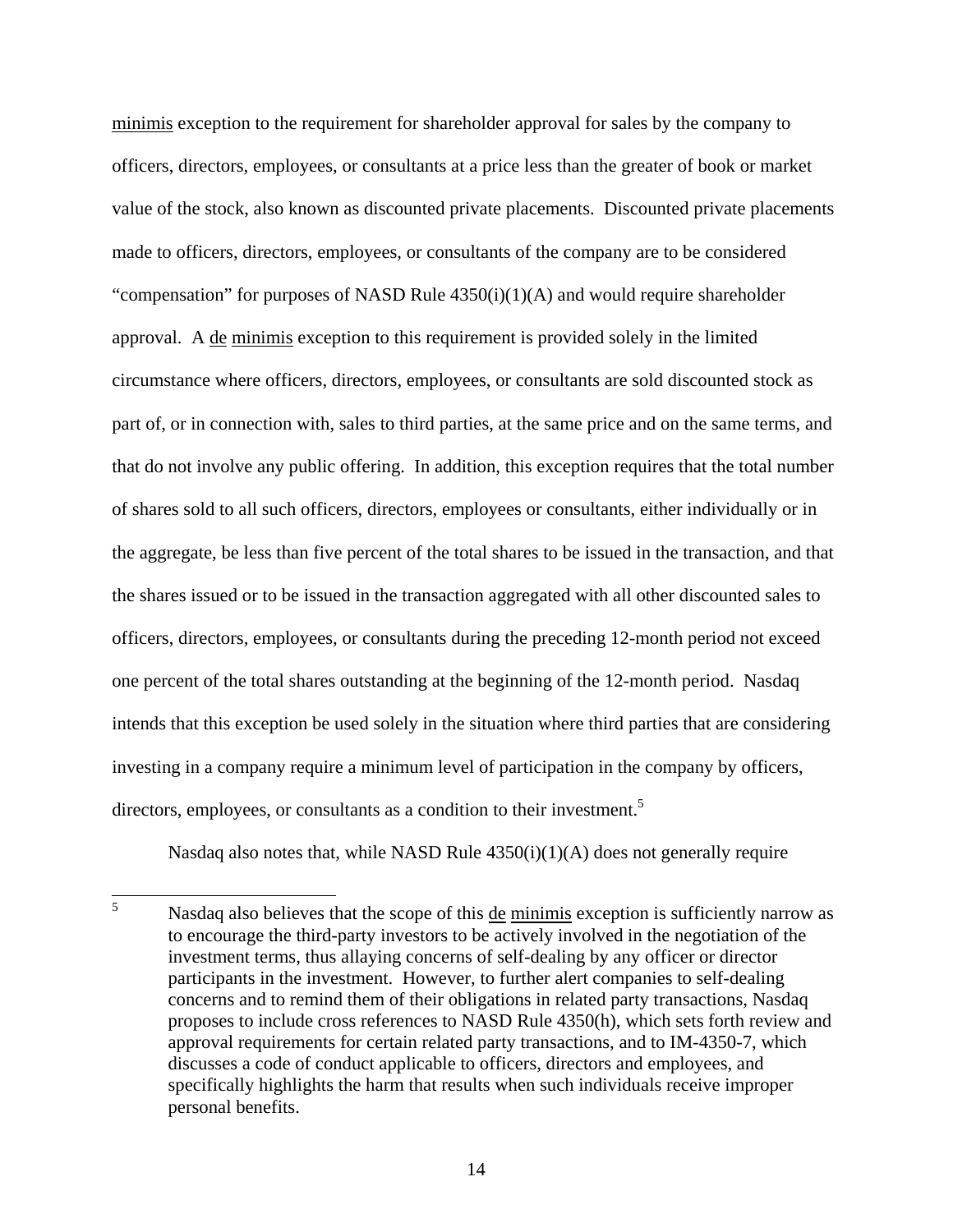shareholder approval of any issuances that are made as part of a public offering and of any issuances at a price at or above book and market value, shareholder approval may still be required for such issuances under other provisions of NASD Rule 4350(i) (for example, in the event of a change of control of the company) or under other rules.

## 2. Statutory Basis

Nasdaq believes that the proposed rule change is consistent with the provisions of Section 15A of the Act,<sup>[6](#page-14-0)</sup> [i](#page-14-1)n general and with Section 15A(b)(6) of the Act,<sup>7</sup> in particular, in that the proposal is designed to prevent fraudulent and manipulative acts and practices, and, in general, to protect investors and the public interest.

#### B. Self-Regulatory Organization's Statement on Burden on Competition

Nasdaq does not believe that the proposed rule change will result in any burden on competition that is not necessary or appropriate in furtherance of the purposes of the Act.

# C. Self-Regulatory Organization's Statement on Comments on the Proposed Rule Change Received from Members, Participants or Others

Written comments were neither solicited nor received.

# III. Date of Effectiveness of the Proposed Rule Change and Timing for Commission Action

Within 35 days of the date of publication of this notice in the Federal Register or within such longer period (i) as the Commission may designate up to 90 days of such date if it finds such longer period to be appropriate and publishes its reasons for so finding or (ii) as to which the self-regulatory organization consents, the Commission will:

<span id="page-14-0"></span>6 15 U.S.C. 780-3.

<span id="page-14-1"></span><sup>7</sup> 15 U.S.C. 78o-3(b)(6).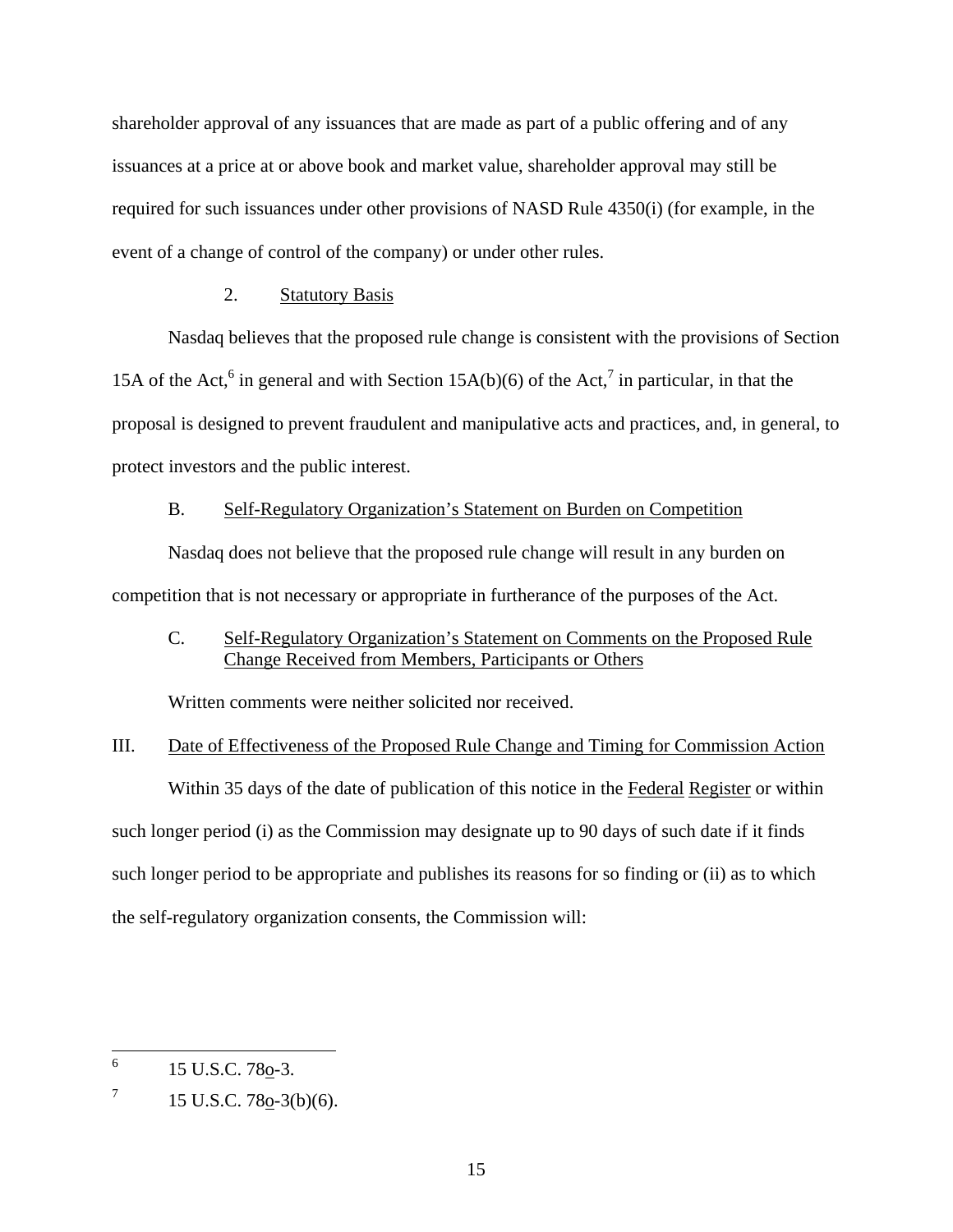- (A) by order approve such proposed rule change, or
- (B) institute proceedings to determine whether the proposed rule change should be disapproved.

#### IV. Solicitation of Comments

Interested persons are invited to submit written data, views, and arguments concerning the foregoing, including whether the proposed rule change is consistent with the Act. Comments may be submitted by any of the following methods:

#### Electronic comments:

- Use the Commission's Internet comment form (<http://www.sec.gov/rules/sro.shtml>); or
- Send an e-mail to [rule-comments@sec.gov.](mailto:rule-comments@sec.gov) Please include File Number SR-NASD-2004-124 on the subject line.

#### Paper comments:

• Send paper comments in triplicate to Jonathan G. Katz, Secretary, Securities and Exchange Commission, 450 Fifth Street, NW, Washington, DC 20549-0609.

All submissions should refer to File Number SR-NASD-2004-124. This file number should be included on the subject line if e-mail is used. To help the Commission process and review your comments more efficiently, please use only one method. The Commission will post all comments on the Commission's Internet Web site (http://www.sec.gov/rules/sro.shtml). Copies of the submission, all subsequent amendments, all written statements with respect to the proposed rule change that are filed with the Commission, and all written communications relating to the proposed rule change between the Commission and any person, other than those that may be withheld from the public in accordance with the provisions of 5 U.S.C. 552, will be available for inspection and copying in the Commission's Public Reference Section, 450 Fifth